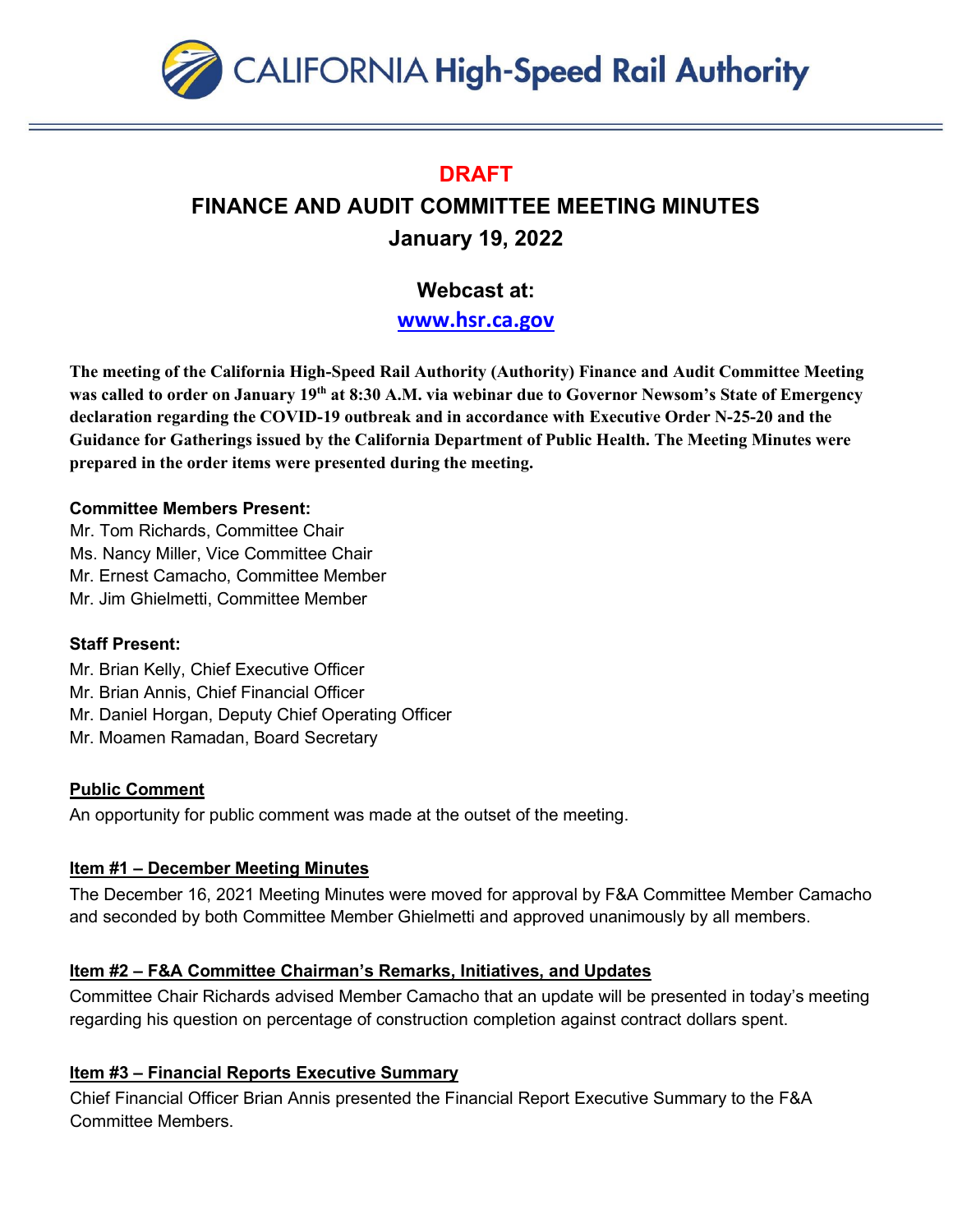#### *Question:*

Chair Richards asked what the impact to the state would have been if the Authority did not complete the state match to ARRA by the deadline?

#### *Response:*

Mr. Annis responded that we would have worked with the Federal Government to have the deadline extended.

#### *Question:*

Chair Richards asked why construction expenditures are decreasing in recent months?

#### *Response:*

Mr. Horgan replied that the Authority is working through some significant change order settlements that will increase the contractor's invoices. There is a settlement for an intrusion protection barrier in CP 4 for \$13 million and a similar settlement for CP 2-3 for \$7 million.

## *Question:*

Mr. Camacho asked if we noted the percentage of completion for each construction package?

#### *Response:*

Mr. Annis responded that we report the percentage of dollars spent for the current contract value on page 5 of the Executive Summary Report. He also advised Mr. Horgan will be presenting some earned value metrics in the Central Valley Update presentation.

## **Item #4 – Central Valley Update**

Deputy Chief Operating Officer Daniel Horgan presented the Central Valley Status Report to the F&A Committee Members.

## *Question:*

Mr. Camacho asked when the Committee will receive an analysis of earned value and cost trends for CP 1 and CP 2-3?

## *Response:*

Mr. Horgan responded that our intention is to provide these metrics for all CP's, however, it is not easy to apply earned value when all the scope is not in the contract and the scope is not well known. In CP 4, we have a stable budget, schedule, and scope. Once we get all the scope into CP 1 and CP 2-3, we will be in a much better position to produce earned value and cost trend curves.

Chief Executive Officer Brian Kelly added that CP 4 is about 75% through construction, while CP 1 and CP 2-3 are a bit beyond 50% through construction. We would like to get all the commercial settlements done so we can finalize the entire scope and define the project completely. This will allow us to produce these types of charts for all CP's. The Authority has moved forward several outstanding change orders in CP 1 along with settlement issues with CP 2-3. We are advancing and hoping to settle those schedules this spring.